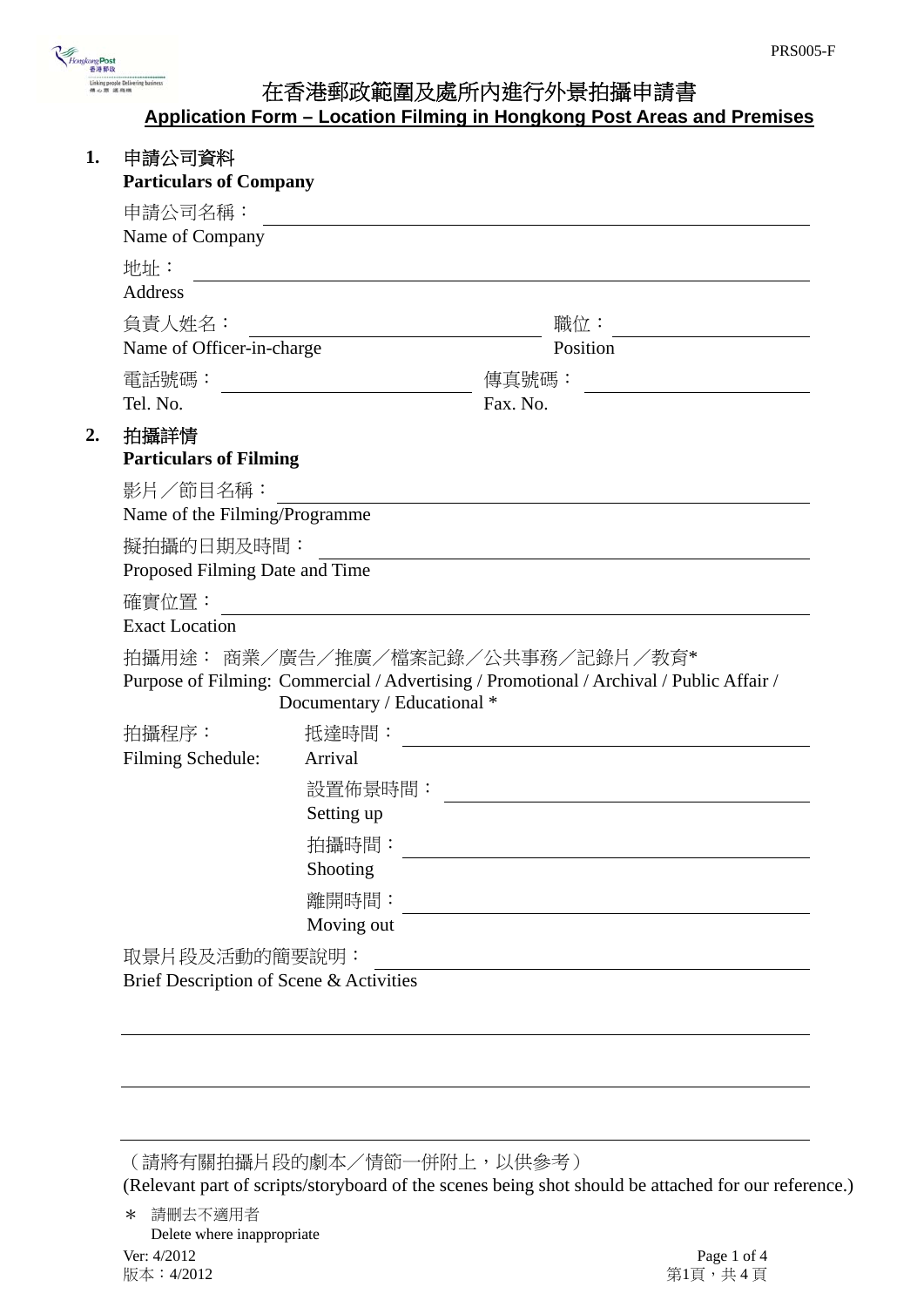| 播映程序詳情:                                | 日期:     |  | 時間:                  |  |  |
|----------------------------------------|---------|--|----------------------|--|--|
| <b>Broadcasting Details:</b>           | Date    |  | Time                 |  |  |
|                                        | 頻道:     |  |                      |  |  |
|                                        | Channel |  |                      |  |  |
| 導演、演員及工作人員名單:                          |         |  |                      |  |  |
| Name List of Director, Artist and Crew |         |  |                      |  |  |
|                                        |         |  |                      |  |  |
|                                        |         |  |                      |  |  |
|                                        |         |  | 拍攝隊人數:               |  |  |
|                                        |         |  | Size of Filming Crew |  |  |
| 器材詳情:                                  |         |  |                      |  |  |
| <b>Equipment List</b>                  |         |  |                      |  |  |
|                                        |         |  |                      |  |  |
|                                        |         |  |                      |  |  |
|                                        |         |  |                      |  |  |

## 3. 承諾書 **Undertaking**

 這項拍攝申請如獲批准,本人以申請公司授權人身分,聲明同意嚴格遵守載於附件 (PRS005-A)內所有有關申請在香港郵政範圍及處所內進行外景拍攝指引的條款及細 則。

 If approval is given to this filming application, I, being the Company's authorized person, hereby declare that I agree to strictly abide by all the terms and conditions set out in the guidelines on application for location filming in Hongkong Post areas and premises as attached in Appendix (PRS005-A).

|                            | 簽署:<br>Signature |
|----------------------------|------------------|
|                            | 姓名:<br>Name      |
| 機構蓋章:<br>Organization Chop | 日期:<br>Date      |

備註:請將申請書寄回香港中環康樂廣場 2 號香港郵政總局 2M01 室助理經理(公共關 係)收。如有任何查詢,請電 2921 2408。

Note: Application form should be mailed to Assistant Manager (Public Relations) at 2M01, Hongkong Post Headquarters, 2 Connaught Place, Central, Hong Kong. For enquiries, please contact 2921 2408.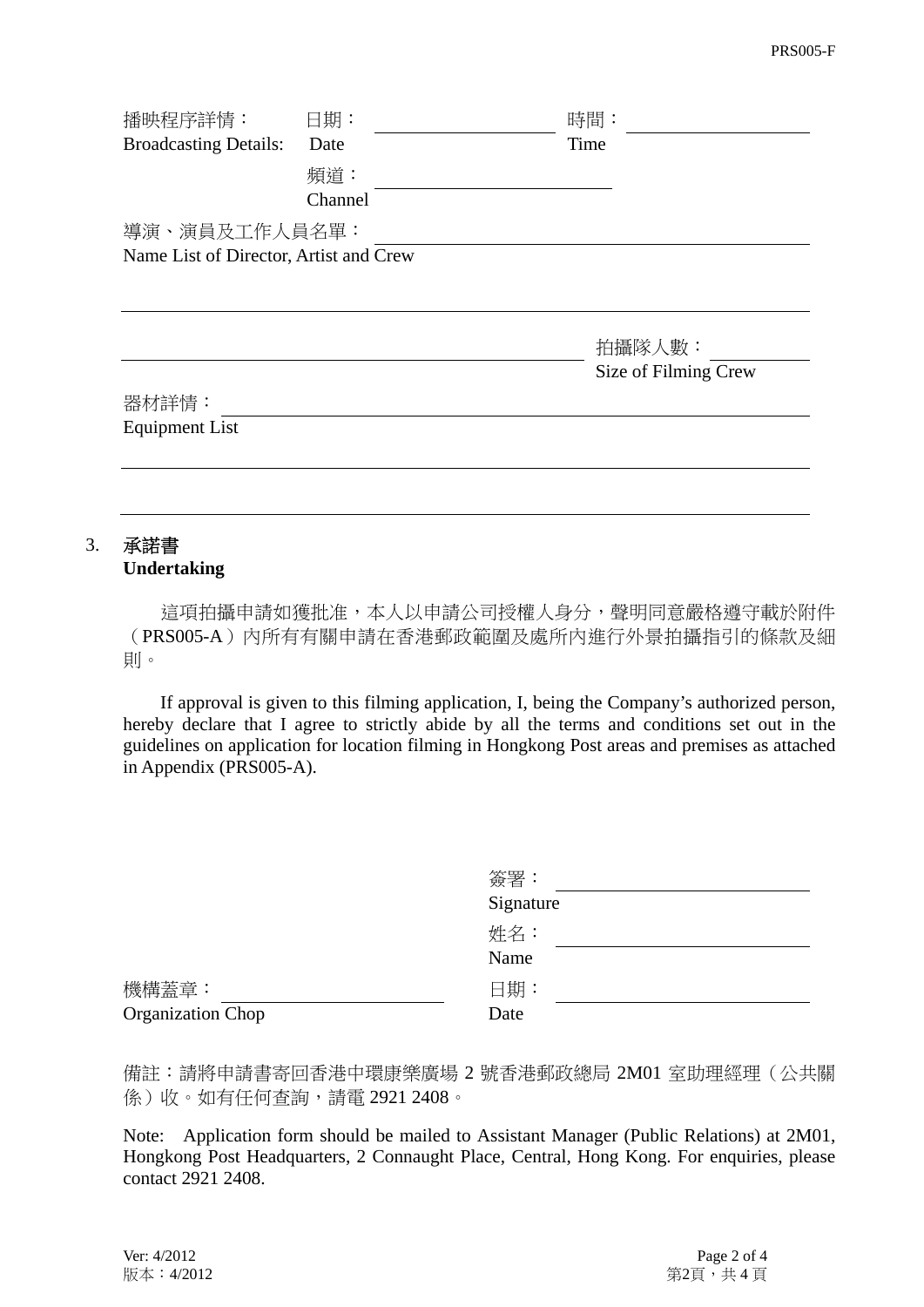## 申請在香港郵政範圍及處所內進行外景拍攝指引

### **I.** 申請程序

- 1. 申請人須填寫"外景拍攝申請書"( PRS005-F),提出申請。
- 2. 申請書及所有有關文件,須在建議拍攝日期至少 5 個工作天前送達香港中 環康樂廣場 2 號郵政總局 2M01 室助理經理(公共關係)。申請如在短時間 內提出,可能會阻延拍攝日期。
- 3. 須清楚註明拍攝場地的確實地點、拍 攝期間在場人員的姓名、拍攝活動的 性質,以及影片的故事內容。

#### **II.** 收 費

- 1. 申請如獲批准, 首 4 小時 ( 或不足 4 小時) 的收費為\$7,000, 其後每 4 小時 (或不足 4 小時)的收費為\$1,770;收費可隨時修訂,申請人提出申請時會 獲悉最新收費。拍攝前須預先繳交費用及同等金額的訂金,該筆訂金日後 可以狠還。費用不包括提供任何車輛、裝備或人員。申請獲批時,申請人 將獲通知實際收費。
- 2. 申請如獲接納,申請人須簽署同意書,承諾假如香港郵政因拍攝引致物業 損壞及員工損傷而被索償,申請人願意補償香港郵政的一切損失。
- 3. 假如處所及設備均無損毀,訂金將於拍攝後 10 個工作天內退還。

### **III.** 條 件

- 1. 這項申請只處理暫時借用申請書內指明物業的事宜。申請人應就拍攝時可 能進行的活動所需的牌照/許可證,自行向有關當局申領。
- 2. 申請人不得對香港郵政在拍攝地點進 行的活動或對公眾構成滋擾、干擾或 不便。
- 3. 除非事前提出明確的要求並得到批准 ,否則不得顯示香港郵政物業的名 稱,並不得拍攝任何郵件。
- 4. 影片本身不得令香港特別行政區政府感到尷尬,亦不得抵觸香港法律,或 帶有不道德、誹謗或政治成分。
- 5. 嚴禁生火或使用煙花、爆炸品 、任何煙火或易燃物料。
- 6. 申請批准與否,由香港郵政署長全權 決定。香港郵政署長所作決定為最終 決定。